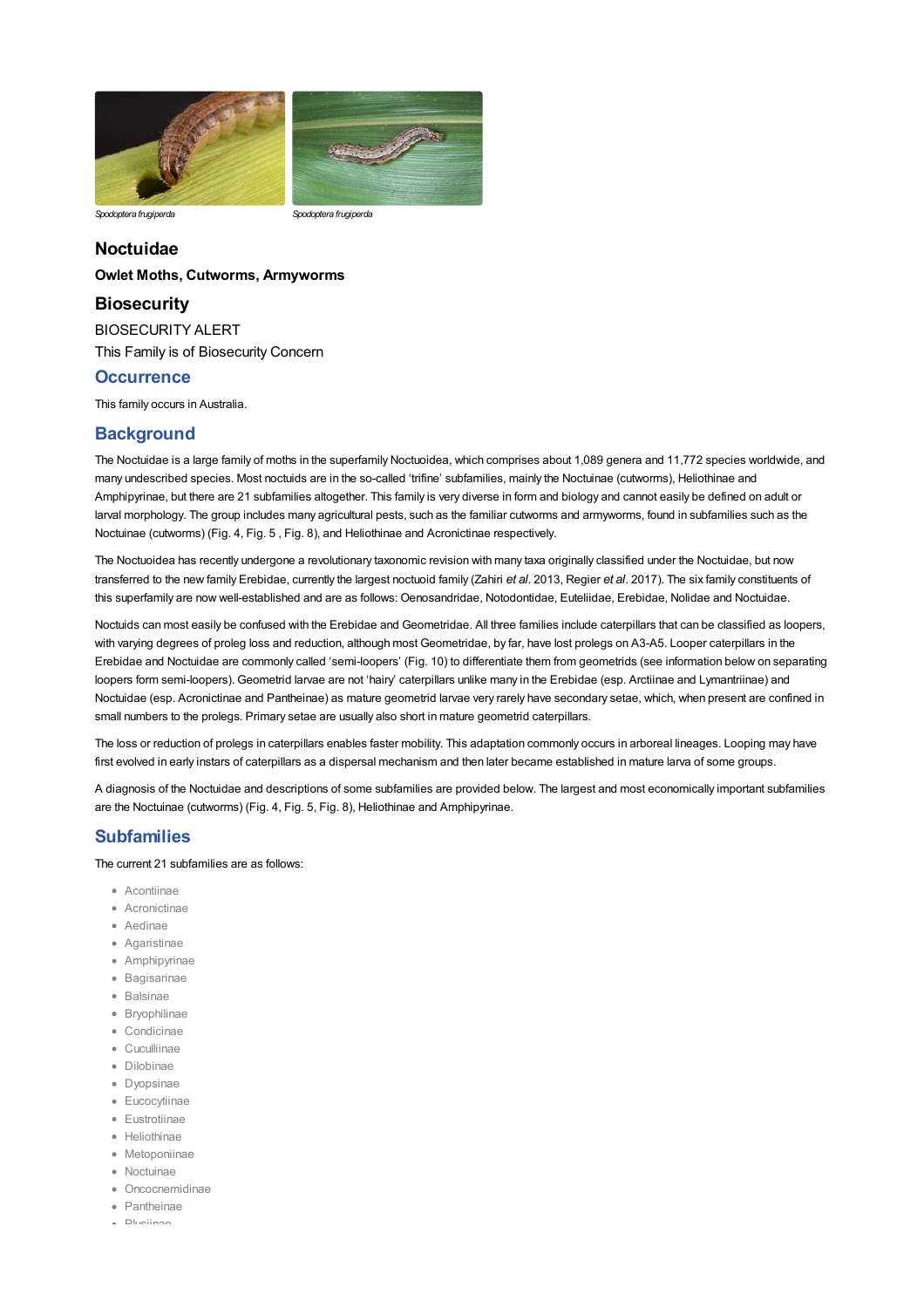- Plusiinae
- Raphiinae

# **Short Description**

### **Semi-loopers vs Loopers**

Looper caterpillars are those that move by alternatively arching and straightening their bodies, much like a leech, to move quickly along the substrate. This form of movement is usually accompanied by the loss or reduction of prolegs on abdominal segments A3-A5 and is most likely an adaptation for ease of movement in arboreal habitats. The prolegs on A6 and A10 act as clamps securing the [caterpillar](file:///C:/Users/mathewt/AppData/Local/Temp/glossary.pdf#Caterpillar%20Key_caterpillar) to the substrate while it moves around or stays stationery. Loss of prolegs also contributes to camouflage such as twig mimicry. Looping is most characteristic of the familyGeometridae, which are also known as inchworms. However this morphological adaptation has also occurred convergently in noctuoid families, most notably the [Erebidae](file:///C:/Users/mathewt/AppData/Local/Temp/erebidae.pdf), Noctuidae and Nolidae. In these, looping caterpillars are known as semi-loopers (Fig. 10), distinguishing them from the geometrid loopers. Consequently, it is sometimes difficult to differentiate caterpillars from these different families but the following points should aid in the identification process:

- All loopers (including semi-loopers) show either reduction or loss of prolegs on abdominal segments A3-A5 (Fig. 10)
- An important point of difference between geometrid and noctuoid loopers is that the A5 proleg is similar in size to the A6 proleg in the latter (Fig. 10), but in the vast majority of cases is smaller in geometrids (but see the Geometridae fact sheet)
- The presence of four [lateral](file:///C:/Users/mathewt/AppData/Local/Temp/glossary.pdf#Caterpillar%20Key_lateral) setae on the abdominal segments is diagnostic for geometrid caterpillars. There are only three other groups known that have this extra L [seta](file:///C:/Users/mathewt/AppData/Local/Temp/glossary.pdf#Caterpillar%20Key_seta) in caterpillars, the Acronictinae and Dilobinae in the Noctuidae, and the Arctiinae in the [Erebidae](file:///C:/Users/mathewt/AppData/Local/Temp/erebidae.pdf). However none of these non-geometrid caterpillars are semi-loopers. Thus loopers can be separated from semi-loopers on the presence of this extra lateral seta. Also, both Acronictinae and Arctiinae are hairy caterpillars with abundant secondary setae, immediately separating them from geometrids
- Nolid semi-loopers, only, have reduced or no prolegs on A3 with that of the A4 fully developed. Additionally nolid larvae generally have secondary setae, which means they cannot be confused with geometrids, or any semi-[looper](file:///C:/Users/mathewt/AppData/Local/Temp/glossary.pdf#Caterpillar%20Key_looper) noctuids with prolegs reduced on absent from A3.

## **Description**

#### Adapted from Stehr *et al*. (1987) and Kitching & Rawlins (1998).

The following are a list of characteristic features of the Noctuidae. The [bisetose](file:///C:/Users/mathewt/AppData/Local/Temp/glossary.pdf#Caterpillar%20Key_bisetose) condition of the SV setae of the first abdominal segment is listed first, as this is diagnostic for the Noctuidae. The presence of a [tonosensillum](file:///C:/Users/mathewt/AppData/Local/Temp/glossary.pdf#Caterpillar%20Key_tonosensillum) on A9 is also a useful character to identify many noctuids and pest species such as *Spodoptera* (armyworms) (Noctuinae, cutworms). The rest of the characters are only partially diagnostic for the family, only occurring in certain subfamilies. This information is noted in the text below appended to each character.

# **Diagnosis**

## Adapted from Kitching & Rawlins (1998) and Zahiri *et al*. (2013).

- 1. Setae A1, SV setal group
	- a. *Bisetose- loss of SV2*. In most Noctuidae, including the trifine subfamilies, Noctuinae, Heliothinae and Amphipyrine and Acontiinae, Acronictinae, Eustrotiinae (part) and Plusiinae (part). But this is also a character of the Australian genus *Oenosandra* (Oenosandrinae), Euteliidae and many notodontids without secondary setae.
	- b. *Tr[isetose](file:///C:/Users/mathewt/AppData/Local/Temp/glossary.pdf#Caterpillar%20Key_setose)*. This character is widespread in the Noctuoidea (Oenosandridae, [Notodontidae](file:///C:/Users/mathewt/AppData/Local/Temp/notodontidae.pdf), Euteliidae, [Erebidae](file:///C:/Users/mathewt/AppData/Local/Temp/erebidae.pdf), Nolidae and Noctuidae).
- 2. A9, SD1
	- a. SD1 is enlarged forming a very fine, and relatively long tono[sensillum](file:///C:/Users/mathewt/AppData/Local/Temp/glossary.pdf#Caterpillar%20Key_sensillum). In Noctuinae (e.g. *Spodoptera frugiperda*), Acronictinae, Stiriini (Amphipyrinae), Condicinae, and some Plusiinae (esp. the Argyrogrammatini) and most trifine species. This character is considered to be diagnostic for the Noctuinae.

#### Other characteristic features:

- 1. Mouthparts
	- a. Spinneret
		- i. *Dorsoventrally flattened*, often sinuous, with [apical](file:///C:/Users/mathewt/AppData/Local/Temp/glossary.pdf#Caterpillar%20Key_apical) fringes. In most Noctuinae and a few other trifine noctuids. In other Lepidoptera it is usually a tubular structure.
		- ii. *Reduced*. Acontiinae (often), Stirini (Amphipyrinae) and Condicinae.
		- iii. *Long.* The [spinneret](file:///C:/Users/mathewt/AppData/Local/Temp/glossary.pdf#Caterpillar%20Key_spinneret) of the tribe Hadenini (Noctuinae) is long more than twice the length of its width.
	- b. Raduloid laterally on the larval [hypopharynx](file:///C:/Users/mathewt/AppData/Local/Temp/glossary.pdf#Caterpillar%20Key_hypopharynx) In the Plusiinae. A [raduloid](file:///C:/Users/mathewt/AppData/Local/Temp/glossary.pdf#Caterpillar%20Key_raduloid) is a sclerotised comb.
- 2. Prolegs
	- a. Full complement and development in mature instars. Agaristinae (Fig. 1), Noctuinae (Fig. 8), Raphiinae, Dilobinae, Psaphidini (Amphipyrinae), Dyopsinae and Acronictinae. Noctuinae sometimes have reduction in proleg size in early instars only.
	- b. Reduction in size (and sometimes number) in mature larvae (semi-loopers). Eustrotiinae, Pantheinae, Plusiinae, Acontiinae and Bagisarinae. Also in the quadrifid groups Arctiinae, Herminiinae, Lymantriinae (all in the [Erebidae](file:///C:/Users/mathewt/AppData/Local/Temp/erebidae.pdf)) and Nolidae.
		- i. Prolegs absent on A3-A4. Acontiinae
		- ii. Plusiinae
			- Tribe Abrostolini: Full complement, but A3 and A4 are more slender than those on A5 and A6.
			- Tribe Argyrogrammatini: A3 and A4 have [vestigial](file:///C:/Users/mathewt/AppData/Local/Temp/glossary.pdf#Caterpillar%20Key_vestigial) prolegs that lack crotchets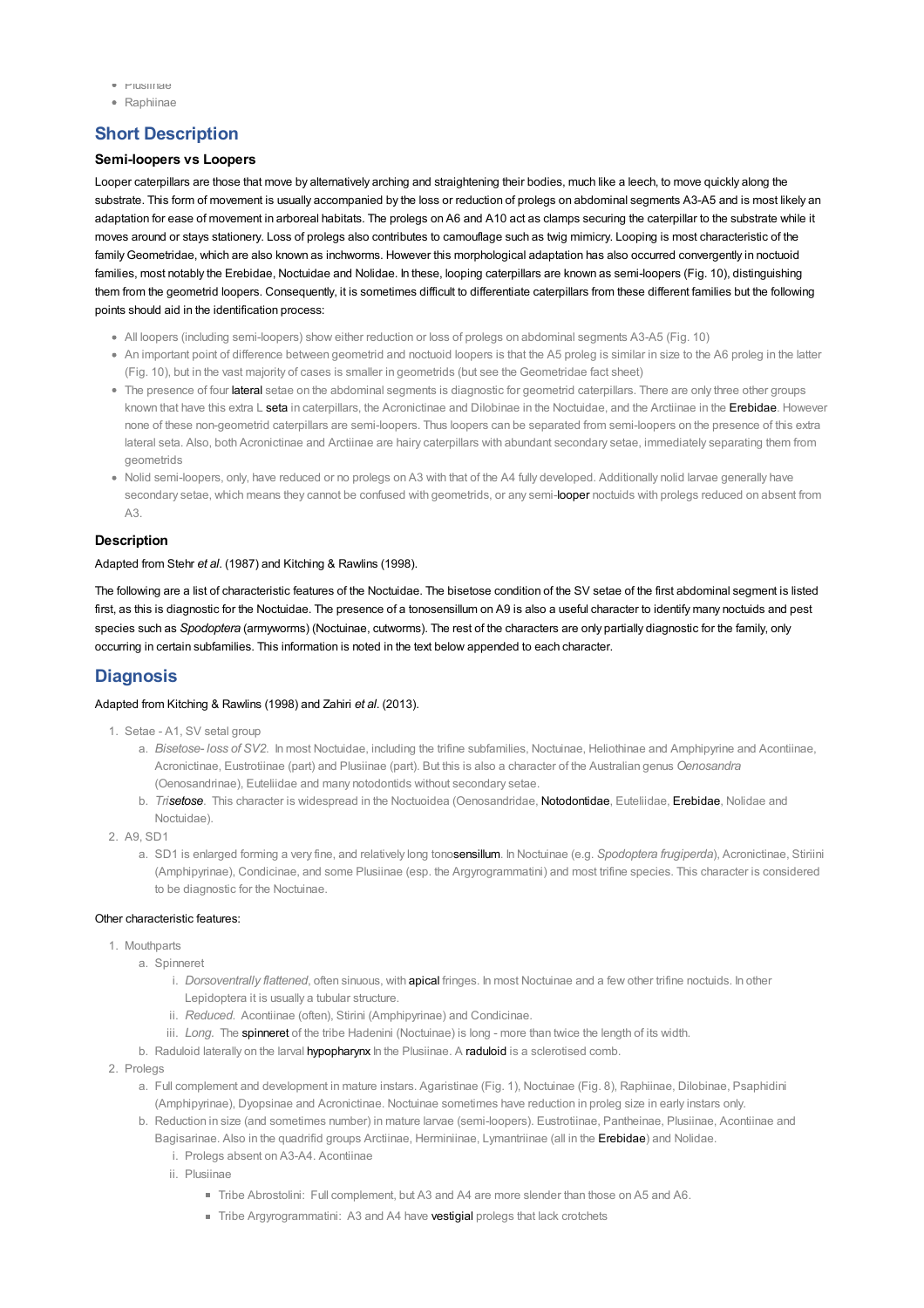iii. Bagisarinae: In most taxa, prolegs on A4 are either reduced, with minute crotchets, or are absent

3. Crochets

- a. [Biordinal](file:///C:/Users/mathewt/AppData/Local/Temp/glossary.pdf#Caterpillar%20Key_biordinal). Heliothinae (most), Psaphadini (Amphipyrinae), Plusiinae (except Plusia), Cuculiinae
- b. Un[iordinal](file:///C:/Users/mathewt/AppData/Local/Temp/glossary.pdf#Caterpillar%20Key_ordinal). Amphipyrini and Condicinae
- c. Appendiculate each bearing a large subapical tooth. Bagisarinae.
- 4. Setae
	- a. A7-A9
		- i. SV bisetose. Agaristinae.
		- b. T1
			- i. L2 lies directly [posterior](file:///C:/Users/mathewt/AppData/Local/Temp/glossary.pdf#Caterpillar%20Key_posterior) to L1. Most Heliothinae.
			- ii. L1 on T1 is vertically above seta L2. In most noctuids.
		- c. T2 and T3
			- i. SV seta unisetose. [Synapomorphic](file:///C:/Users/mathewt/AppData/Local/Temp/glossary.pdf#Caterpillar%20Key_synapomorphic) for at least most of the Noctuinae. Also in the [Notodontidae](file:///C:/Users/mathewt/AppData/Local/Temp/notodontidae.pdf) and Nolidae. Bisetose in the Glottulini (Noctuinae), some Plusiinae and Dyopsinae.
			- ii. The **[dorsal](file:///C:/Users/mathewt/AppData/Local/Temp/glossary.pdf#Caterpillar%20Key_dorsal) [pinacula](file:///C:/Users/mathewt/AppData/Local/Temp/glossary.pdf#Caterpillar%20Key_pinacula)** are often fused over T2 and T3. Acronictinae, Dilobinae.
		- d. A3-A6, 4 L seta. Acronictinae, Dilobinae (based on one species *Diloba caeruleocephala*) and also the Arctiinae [\(Erebidae](file:///C:/Users/mathewt/AppData/Local/Temp/erebidae.pdf)). This is an unusual character that separates these groups from most Lepidoptera. It is diagnostic for the Geometridae. In the Noctuoidea, an extra L seta in these abdominal segments is never found in semi-loopers either in the Noctuidae or the [Erebidae](file:///C:/Users/mathewt/AppData/Local/Temp/erebidae.pdf).
		- e. Secondary setae
			- i. *Absent* (Fig.1, Fig. 2, Fig. 4, Fig. 8, Fig. 10). In most subfamilies.
				- ii. *Present*. Acronictinae, Pantheinae. The degree of development of secondary setae varies even within subfamilies. Pantheinae have [verrucae](file:///C:/Users/mathewt/AppData/Local/Temp/glossary.pdf#Caterpillar%20Key_verrucae)-based secondary setae and also secondary setae on the head.
- 5. Integument
	- a. Covered in fine and hairlike [spinules](file:///C:/Users/mathewt/AppData/Local/Temp/glossary.pdf#Caterpillar%20Key_spinules). Plusiinae.
	- b. Spinose. Cuculiinae.
	- c. Covered in conical granules. Heliothinae. Spinose skin also occurs in the Herminiinae [\(Erebidae](file:///C:/Users/mathewt/AppData/Local/Temp/erebidae.pdf)).
- 6. Subspiracular stripe A10 [suranal](file:///C:/Users/mathewt/AppData/Local/Temp/glossary.pdf#Caterpillar%20Key_suranal) [plate](file:///C:/Users/mathewt/AppData/Local/Temp/glossary.pdf#Caterpillar%20Key_plate)
	- a. Extends up and around the anal [plate](file:///C:/Users/mathewt/AppData/Local/Temp/glossary.pdf#Caterpillar%20Key_anal%20plate) instead of continuing down the anal proleg. Cuculiinae, Acronictinae, *Amphipyra* (Amphipyrinae) and elsewhere in Noctuidae (e.g. *Plathypena*) (Hypeninae).
	- b. Continues down the anal proleg. Noctuinae, e.g. *Spodoptera* (Fig. 8).
- 7. A8 the whole segment is enlarged into a hump (sometimes with an apical protrusion). In the Acronictinae, Condicinae and Amphipyrinae.
- 8. Head capsule with triangular, pale frontal area, lateral of the adfrontal sutures, often including the frons. In the Agaristinae (e.g. *Hecatesia*) (Fig. 3), the Noctuinae (e.g. *Agrotis* (Fig. 4) (e.g. *Spodoptera*) (Fig. 7), but also diagnostic in the Anthelidae.



**Fig. 1**. Mature caterpillar of the Australian species *Hecatesia fenestrata*, commonwhistling moth (Noctuidae: Agaristinae). On*Cassytha glabella*, (slender devil's twine), Royal National Park, NSW. Photo by John Tann; under a Creative Commons licence.



**Fig. 2**. Mature caterpillar of *Brithys crini* (Noctuidae: Noctuinae) the amaryllis borer, crinumborer, lily borer or Kew arches, which occurs in the Northern Territory andQueensland. This caterpillar was found feeding on *Clivia* (natal lily or bush lily) in Pretoria, South Africa. Photo by JMK- Ownwork, CCBY-SA 3.0, [https://commons.wikimedia.org/w/index.php](https://commons.wikimedia.org/w/index.php?curid=44331588)[?](file:///C:/Users/mathewt/Documents/Support/Di%20Moyle/2020-11-30/key/caterpillar_key/Media/Images/entities/noctuidae/diagnosis/noct_fig_2_fsf.jpg) curid=44331588



**Fig. 3**. Lateral view of the head of a mature caterpillar of the Australian species *Hecatesia fenestrata*, commonwhistling moth (Noctuidae: Agaristinae). Note the pale inverted 'Y-shaped' pattern on the frontal area of the head. On*Cassytha* glabella, (slender devil's twine), Royal National Park, NSW. Photo by John Tann: under a Creative Commons licence

# **Detailed Description**

Adapted from Stehr *et al*. (1987) and Kitching & Rawlins (1998).

Usually moderately large larvae with hypognathous heads, generally lacking secondary setae and not appearing hairy (Fig.2, Fig. 3, Fig.4, Fig. 7, Fig. 8, Fig. 10), except for caterpillars of some species belonging to the Acronictinae and Pantheinae. However, some caterpillars may have long [primary](file:///C:/Users/mathewt/AppData/Local/Temp/glossary.pdf#Caterpillar%20Key_primary%20setae) setae, and may appear to be hairy (but not caused by the presence of abundant secondary setae) (Fig.1). Prolegs vary widely in development from a full complement with well-developed prolegs, to a loss and/or reduction in size on A3 and A4 (Fig. 100. Noctuid semi-loopers can be differentiated from geometrid loopers on the relative size of the A5 and A6 prolegs. In geometrids, the A5 prolegs are smaller than A6 prolegs, whereas in noctuids they are very similar in size (Fig. 10). Crochets are usually a [homoideous](file:///C:/Users/mathewt/AppData/Local/Temp/glossary.pdf#Caterpillar%20Key_homoideous) [mesoseries](file:///C:/Users/mathewt/AppData/Local/Temp/glossary.pdf#Caterpillar%20Key_mesoseries). Nolid larvae are separated by the absence or reduction of prolegs on A3, with A4 fully developed.

The body is typically cylindrical and stout (Fig. 1, Fig. 2, Fig. 4, Fig. 8, Fig. 10). The abdominal segment A8 is often enlarged and humped and sometimes sports an apical protrusion. The [integument](file:///C:/Users/mathewt/AppData/Local/Temp/glossary.pdf#Caterpillar%20Key_integument) can be smooth, granular or spinose. Secondary setae are present in some Acronictinae and Pantheinae. Patterns are common with chevrons, triangles, stripes and transverse bands (mainly the Agaristinae) (Fig.1) (but see Fig. 8).  $S_{\rm eff}$  are generally elliptical, with the first than those on  $\mathcal{A}_{\rm eff}$  and  $\mathcal{A}_{\rm eff}$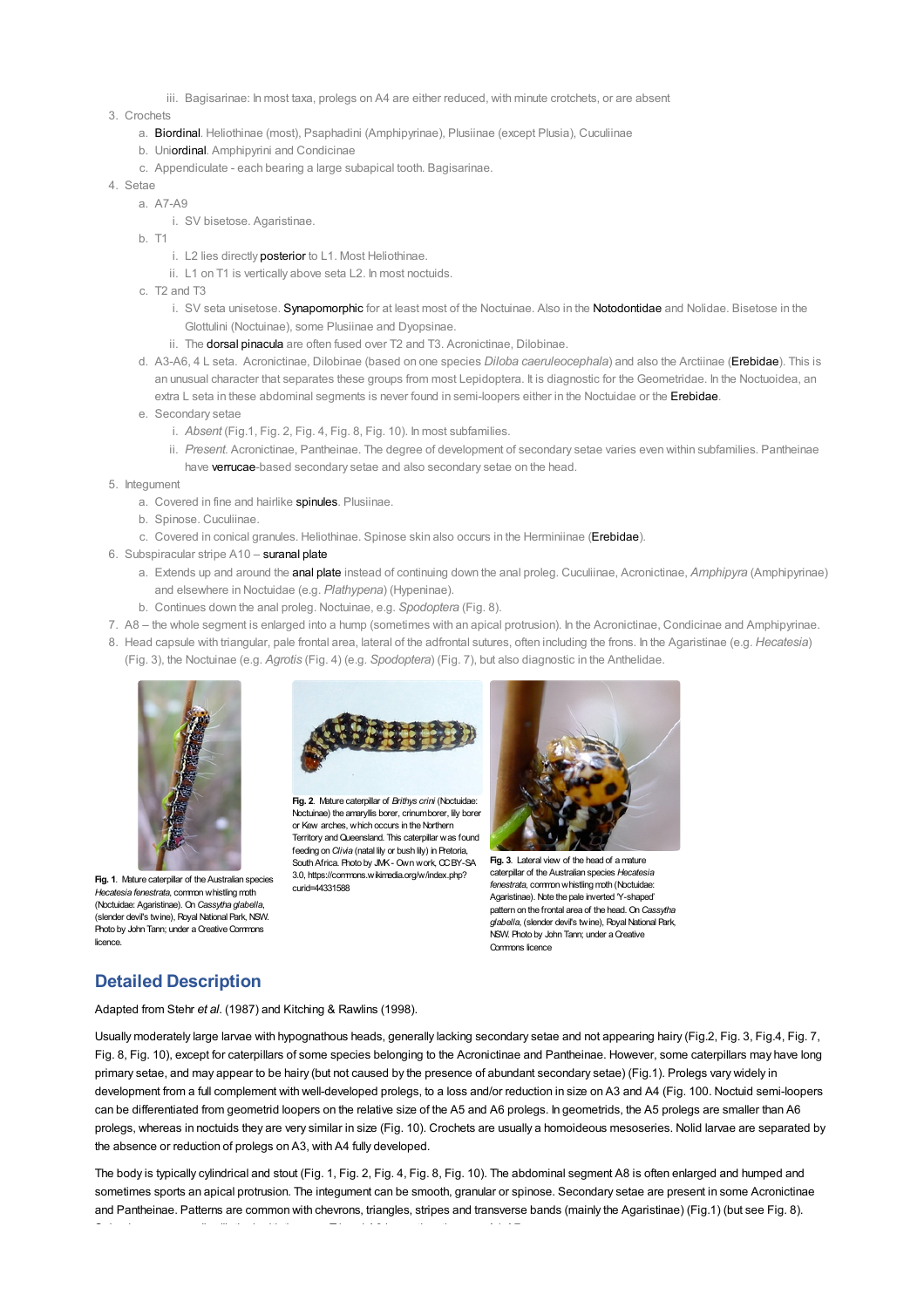Spiracles are generally elliptical, with those on T1 and A8 larger than those on A1-A7.

*Head*: Usually hypognathous (Fig. 1). The [frontoclypeus](file:///C:/Users/mathewt/AppData/Local/Temp/glossary.pdf#Caterpillar%20Key_frontoclypeus) is normally triangular. The adfrontal [ecdysial](file:///C:/Users/mathewt/AppData/Local/Temp/glossary.pdf#Caterpillar%20Key_ecdysial%20lines) lines are close to the frontoclypeal margins. There are six [stemmata,](file:///C:/Users/mathewt/AppData/Local/Temp/glossary.pdf#Caterpillar%20Key_stemmata) with 1-4 in a semicircle with variable spacing and 5 and 6 removed from the 1-4 semicircle with an imaginary line extending through 5 and 6 not passing through the semi-circle. The head capsule sometimes has a triangular, pale frontal area, lateral of the adfrontal sutures, often including the frons (some Noctuinae (cutworms) and Agaristinae) (Fig. 3, Fig. 4, Fig. 8).

*Thorax*: The [prothoracic](file:///C:/Users/mathewt/AppData/Local/Temp/glossary.pdf#Caterpillar%20Key_shield) shield is usually well formed, but may be indistinct if the same colour as the rest of the body (Fig. 2, Fig. 7).

T1: the setae XDI and XD2 are positioned near the [anterior](file:///C:/Users/mathewt/AppData/Local/Temp/glossary.pdf#Caterpillar%20Key_anterior) margin and D1 and D2 are close to the posterior margin of the shield. SD1 and SD2 are close to each other and SD1 is usually thinner than SD2. L1 and L2 arise close to each other, anterior of the [spiracle](file:///C:/Users/mathewt/AppData/Local/Temp/glossary.pdf#Caterpillar%20Key_spiracle). L2 is usually thinner than L1. SV1 and SV2 are present above the leg.

T2 and T3: D1, D2, and SD2 insertions lie in an [approximate](file:///C:/Users/mathewt/AppData/Local/Temp/glossary.pdf#Caterpillar%20Key_approximate) straight line; SD1 is usually hairlike, and situated below and usually separate from SD2. L1, L2, and L3 are present. The SV group is usually unisetose, whereas the Old World genus *Brithys* (Noctuinae: Hadenini) has 2 SV setae. *Brithys crini*, the amaryllis borer, crinum borer, lily borer or Kew arches, occurs in the Northern Territory and Queensland (Fig. 2).

*Abdomen*: D1 and D2 are present. D1 is dorso-anterior of D2 on A1-8. On A9 D1 is ventro-anterior of D2. SD1 is [dorsad](file:///C:/Users/mathewt/AppData/Local/Temp/glossary.pdf#Caterpillar%20Key_dorsad) and SD2 anterior of spiracle. SD2 is absent on A9. The L group has three setae (but there are four in *Acronicta* (Acronictinae) and *Diloba caeruleocephala* (Dilobinae) on A3-6. L1 is directly posterior of the spiracles on A3- A6 but is usually ventroposterior of the spiracle on A7. The SV group has two setae on A1. A8 is sometimes enlarged into a hump (sometimes with an apical protrusion). The A9 has only one seta in the L group. The suranal shield is present but is not always conspicuous. The subspiracular stripe, when present on the A10, can either extend up and around the anal plate (Cuculiinae, Acronictinae, *Amphipyra* (Amphipyrinae) and elsewhere in Noctuidae (e.g. *Plathypena* (Hypeninae)) or continue down the anal proleg (Noctuinae) (Fig. 8).

## **Species of BiosecurityConcern**

#### **THE FOLLOWINGSPECIES ARE OF BIOSECURITYCONCERN TONORTHERN AUSTRALIA**

The following five species of noctuid moths are of biosecurity concern for northern Australia. Four of these belong to the subfamily Noctuinae (cutworms).

#### **Subfamily Noctuinae**

#### **Characteristics of the Noctuinae**

The following species, turnip moth *Agrotis segetum*, pink stalk borer *Sesamia grisescens*, Asiatic pink stem borer *Sesamia inferens* and fall armyworm *Spodoptera frugiperda* all belong to the hadenine tribe of the Noctuinae (cutworms).

#### *Setae*

- Tonosensilla on A9 especially in the Hadenini. The tonosensilla are enlarged, long and thin SD1 setae on A9.
- In many, the subspiracular stripe continues down the anal proleg (Fig. 8).
- Often, the head capsule has a triangular, pale frontal area, lateral of the adfrontal sutures, often including the frons (e.g. *Agrotis*, *Spodoptera,* Hadenini) (Fig. 4, Fig. 7).

#### *Biology*

- Generally [polyphagous](file:///C:/Users/mathewt/AppData/Local/Temp/glossary.pdf#Caterpillar%20Key_polyphagous)
- Feed on herbaceous angiosperms
- Mature larvae tend to shelter during the day in soil or under broad-leaved plants. Cut leaves at night and consume them in shelters (cutworm behaviour)

\*\*\*

Agricultural pests (e.g. *Agrotis* (cutwoms), *Spodoptera* (armyworms) and *Proteuxoa*)

Agrotis segetum (Noctuinae: Hadenini) (turnip moth, black cutworm, common cutworm, cutworm, dark moth, dart moth, tobacco **cutworm, turnip dart moth)**

This is a common European species that has spread through trade to Asia and Africa. Like other species in the genus, it is a cutworm, which attacks the roots and stems of an enormous variety of plants, covering 25 families. This species is regarded as one of the most economically damaging in this large genus of cutworms.

## **Description**

The mature caterpillars are stout and grey, sometimes tinged with purple and have a slightly greasy texture. The head capsule is mainly black with the typical hadenine, triangular, pale frontal area, lateral of the adfrontal sutures (upside-down Y) (Fig. 4). The integument of the abdomen is covered with conical granules. Length of mature larvae, approximately 45 mm (CABI 2019a) (OCCPO 2011).

## **Biology and Feeding Damage**

Young caterpillars externally feed on leaves, stems, tubers and roots resulting in 'windows' in leaves, and holes in stems, tubers and roots. Older larvae cause abnormal leaf fall and leaf pieces partly pulled down into the soil, and, again, holes in tubers and roots. For detailed information on the biology see: <https://www.planthealthaustralia.com.au/wp-content/uploads/2013/03/Turnip-Moth-CP-OCPPO-2011.pdf>.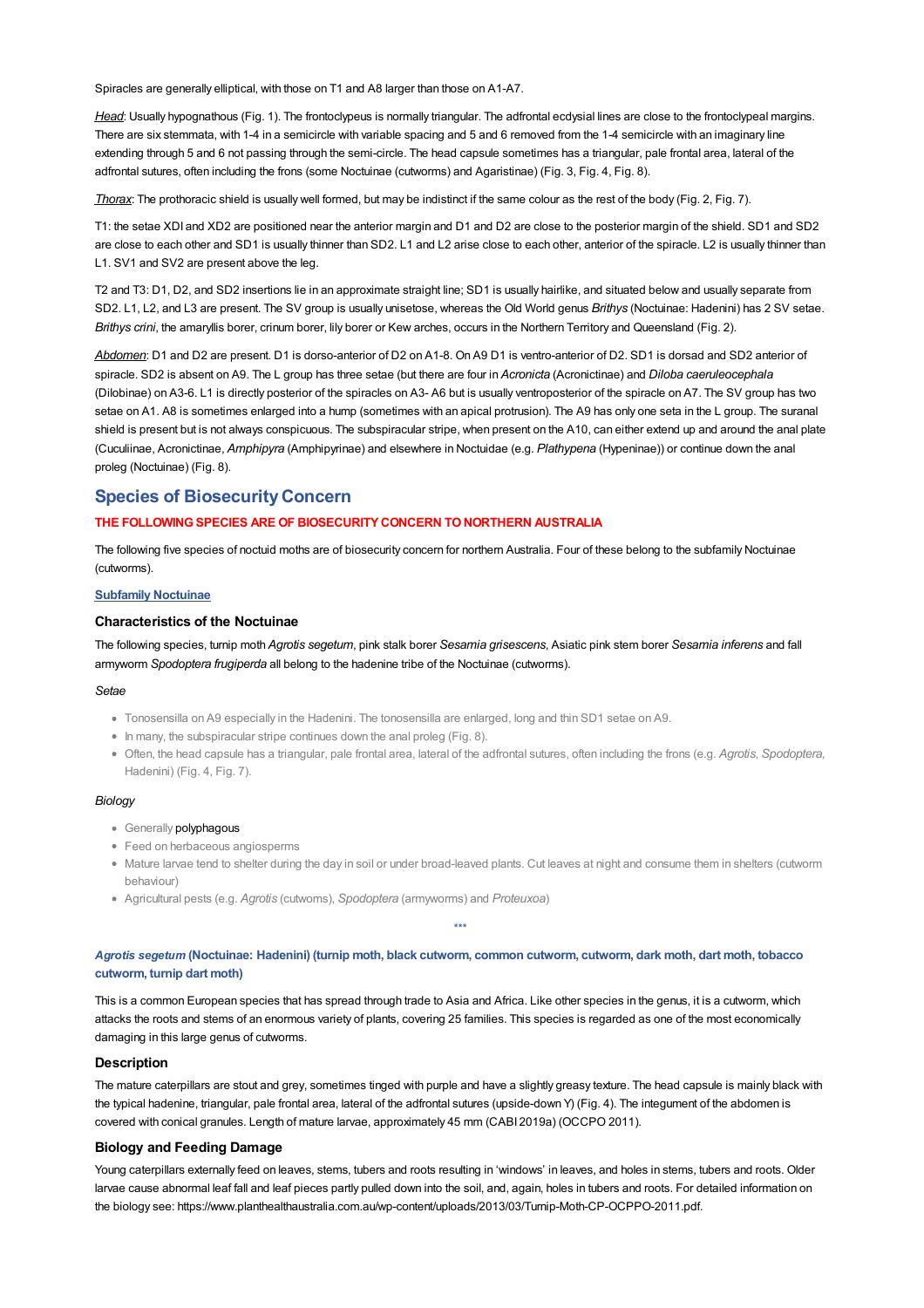## **Current Distribution**

Widespread in Asia, Africa and Europe. For a complete list of countries see: <https://www.cabi.org/isc/datasheet/3797>

## **Caterpillar Host Plants**

- wattle (*Acacia*)
- onion (*Allium*)
- celery (*Apium*)
- peanut (*Arachis*)
- asparagus (*Asparagus officinalis*)
- beet (*Beta*)
- cabbage (*Brassica*)
- *Camellia*
- *Casuarina*
- deodar cedar (*Cedrus*)
- *Chrysanthemum*
- chicory (*Cichorium*)
- coffee (*Coffea*)
- *Cucurbita*
- *Eucalyptus*
- strawberry (*Fragaria*)
- soybean (*Glycine*)
- cotton plant (*Gossypium*)
- African redwood (*Hagenia*)
- sunflower (*Helianthus*)
- bissap (*Hibiscus*)
- indigo (*Indigofera*)
- lettuce (*Lactuca*)
- tomato (*Lycopersicon*)
- apple (*Malus*)
- alfalfa (*Medicago*)
- tobacco (*Nicotiana*)
- Sitka spruce (*Picea*)
- pine (*Pinus*)
- pea (*Pisum*)
- Douglas fir (*Pseudotsuga*)
- rhubarb (*Rheum*)
- dock and sorrel (*Rumex*)
- sugar cane (*Saccharum*)
- rye (*Secale*)
- sesame (*Sesamum*)
- potato (*Solanum*)
- *Sorghum*
- spinach (*Spinacia*)
- teak (*Tectona*)
- clover (*Trifolium*)
- wheat (*Triticum*)
- urad bean (*Vigna*)
- grape (*Vitis*)
- maize (*Zea*)

#### *Sesamia* **(Noctuinae: Hadenini)**

## *Sesamia grisescens* **(pink stalk borer, ramu shoot borer)**

This stalk borer species is endemic to New Guinea.

#### **Description**

The mature caterpillar is light-pink, becoming purplish when fully grown. Length of mature larvae is around 30-50 mm.

#### **Biology and Feeding Damage**

Early instars mine the internal leaf sheath and fill the eaten section with [frass](file:///C:/Users/mathewt/AppData/Local/Temp/glossary.pdf#Caterpillar%20Key_frass). As they mature they then bore into the terminal internodes of the stalk. Damage at this stage includes 'dead heart' or killing off of the growing point. Mature larvae mine large tunnels in the upper three or four internodes of sugarcanes and other grasses, made evident by large entry holes (Fig. 5). Bored stalks break easily in strong wind. Larvae make exit holes of 5-10 mm before leaving for pupation.

 $\frac{1}{2}$  more information see information see information see information see information see in the see in the see in the see in the see in the see in the see in the second second second second second second second seco

# *\*\*\**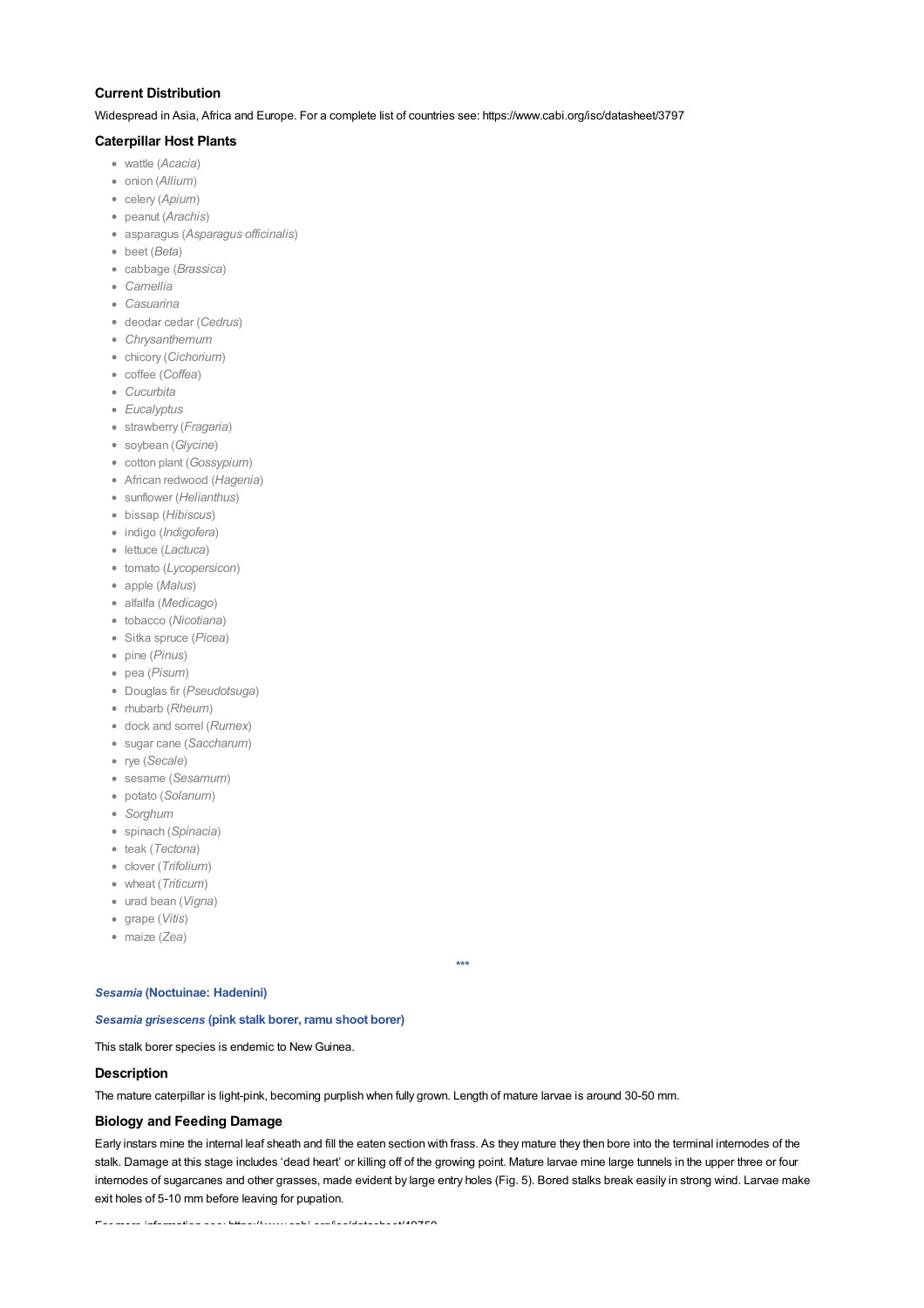#### For more information see: <https://www.cabi.org/isc/datasheet/49750>.

### **Current Distribution**

- Papua New Guinea
- Seram
- the Moluccas
- **New Britain**

#### **Caterpillar Host Plants**

- sugarcane (*Saccharum officinarum*)
- robust cane (*Saccharum robustum*)
- wild sugarcane (*Saccharum spontaneum*)
- duruka, Fiji asparagus, dule, pitpit and naviso (*Saccharum edule*)
- Napier grass, elephant grass or Uganda grass (*Pennisetum purpureum*)
- Guinea grass and green panic grass (*Megathyrsus maximum*)

#### *Sesamia inferens* **(Asiatic pink stemborer, gramineous stemborer, pink borer, pink rice borer, purple stemborer)**

This stemborer mainly attacks gramineous plants and is a monsoonal tropical species of Asia and western Oceania.

#### **Description**

The mature caterpillar is a somewhat shiny pale, pinkish brown with some darker brown markings. The head capsule is dark brown, and lacks the sometimes characteristic pale inverted Ymarking (see Fig. 4). The prothoracic shield is well-developed and yellowish brown in colour. The hairs are very short. Crochets are arranged in a homoideous mesoseries, typical for the Noctuidae. Mature larvae are around 30-40 mm in length.

 $\mathbf{r}$ 

Images are available here: <http://www.nbair.res.in/insectpests/Sesamia-inferens.php>

#### **Biology and Feeding Damage**

Damage is similar to other stem borers. The caterpillars feed within the stem or at the base of the panicles. Deadheart is caused by the wilting of the stem when severed. Whitehead is caused by the severing of the panicle. Exit holes made by the caterpillars before pupation occur in the tillers (CABI 2019c).

## **Current Distribution**

- Pakistan
- India
- Sri Lanka
- Myanmar
- Japan
- Solomon Islands

#### **Caterpillar Host Plants**

- *Coix*
- *Echinochloa*
- rice (*Oryza*)
- *Panicum*
- sugarcane (*Saccharum*)
- *Setaria*
- wheat (*Triticum*)
- maize, corn (*Zea*)
- wild rice (*Zizania*)

For a more complete list of [host](file:///C:/Users/mathewt/AppData/Local/Temp/glossary.pdf#Caterpillar%20Key_host) plants see; <https://www.plantwise.org/knowledgebank/datasheet/49751>

*\*\*\**

#### *Spodoptera frugiperda* **(fall armyworm) (Noctuinae: Hadenini)**

Fall armyworm belongs to a group of noctuid moths called armyworms. It is one of the most serious global agricultural pests and has large-scale invasive behaviour, aided by strong flying over long distances and man-made transport as larvae. This species is polyphagous and attacks a wide variety of crops. A native of the Americas it has been notorious as a pest for centuries, as reflected in its name derived from the Latin for "lost fruit". *Spodoptera frugiperda* has now been recorded and intercepted in many other countries globally and is of serious biosecurity concern because of the abundance of suitable host plants in many geographical areas. The caterpillars of this species are unusual as they are cannibalistic.

From Gilligan & Passoa (2014b). <http://idtools.org/id/leps/lepintercept/frugiperda.html>

#### **Diagnosis**

Characteristic colour and pattern: usually shades of brown or grey, but more rarely light green and almost black (usually when population density is high).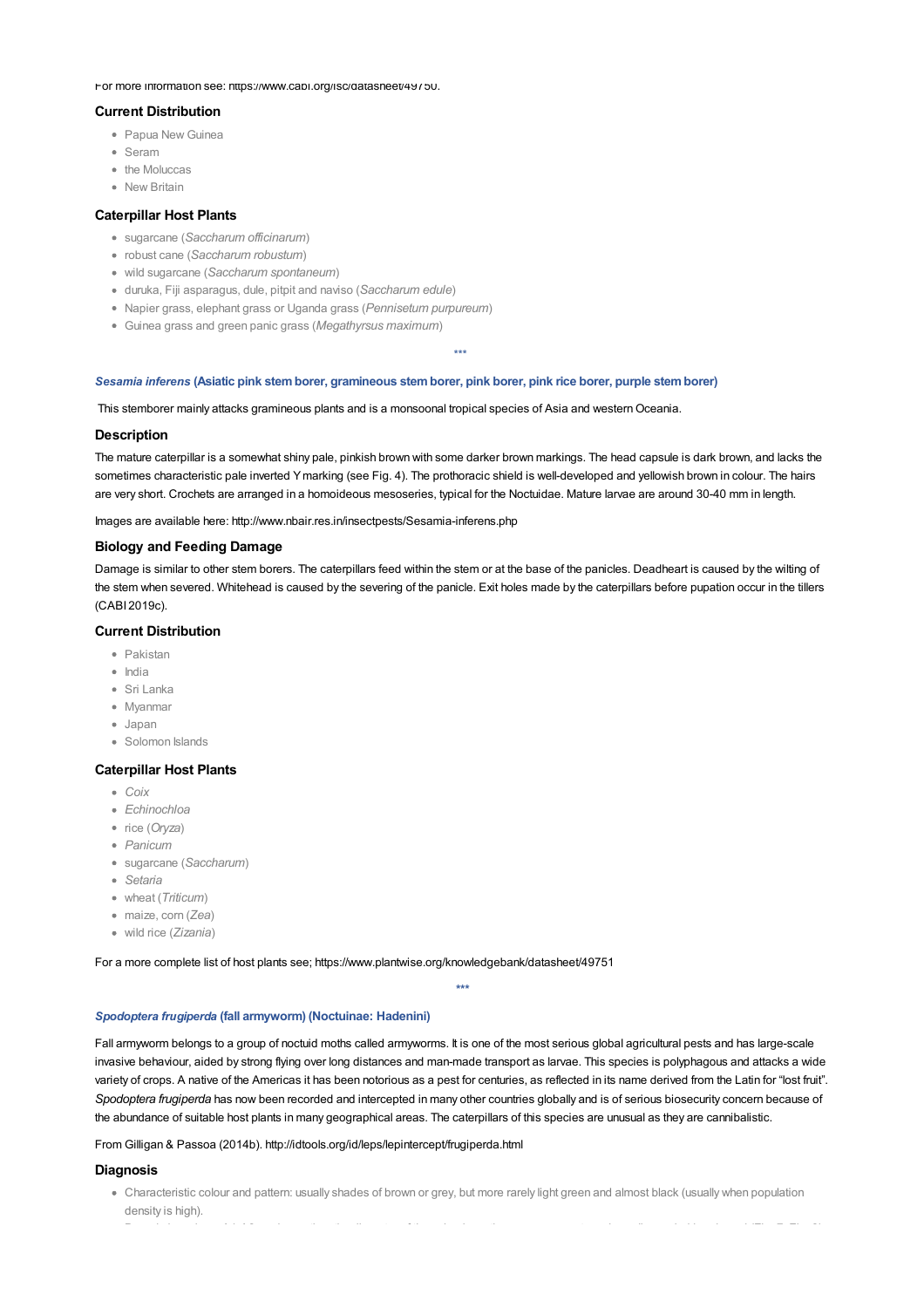- Dorsal pinacula on A1-A8 are larger than the diameter of the spiracle on the same segments and usually are darkly coloured (Fig. 7, Fig. 8).
- Presence of a minute, sclerotised bar connecting the SD1 setal base to a tonofibrillary platelet on T2 and T3 (typical of *Spodoptera*).
- The integument has a [granulose](file:///C:/Users/mathewt/AppData/Local/Temp/glossary.pdf#Caterpillar%20Key_granulose) texture.

#### Note that the combination of large dorsal pinacula and a granulose integument is diagnostic for this species within Spodoptera.

See Gilligan and Passoa (2014b). <http://idtools.org/id/leps/lepintercept/frugiperda.html> for images of the caterpillar, characteristic features and a [setal](file:///C:/Users/mathewt/AppData/Local/Temp/glossary.pdf#Caterpillar%20Key_setal%20map) map.

### **Description**

From CABI(2019e) and Gilligan & Passoa (2014b). <http://idtools.org/id/leps/lepintercept/frugiperda.html>

This species has six instars altogether in the larval phase of the life cycle. The first [instar](file:///C:/Users/mathewt/AppData/Local/Temp/glossary.pdf#Caterpillar%20Key_instar) caterpillar is pale green with a dark head capsule (Fig. 6). In mature caterpillars the head is brown with a pale yellow, inverted Y-shaped pattern in the frontal area (Fig. 7). Mature larvae become a darker brown or green with white, longitudinal stripes on the dorsal side, but are much paler on the [ventral](file:///C:/Users/mathewt/AppData/Local/Temp/glossary.pdf#Caterpillar%20Key_ventral) side (Fig. 8). On T2 and T3, there are minute, sclerotised bars connecting the SD1 setal bases to tonofibrillary platelets. On T2, T3 and A9, SD1 is a tonosensillum (long and hairlike, sensory seta). The body has a wide white, longitudinal band just below the spiracles, separating the dark [dorsum](file:///C:/Users/mathewt/AppData/Local/Temp/glossary.pdf#Caterpillar%20Key_dorsum) from the pale [venter](file:///C:/Users/mathewt/AppData/Local/Temp/glossary.pdf#Caterpillar%20Key_venter). This subspiracular band extends down the anal leg, as is typical for the Noctuinae (Fig. 8). In high density populations, the so-called destructive, army phase, caterpillars appear as almost black. The dorsal pinacula on A1-A8 are relatively large and black (larger than corresponding spiracles), giving a spotted appearance, and support short primary setae (Fig. 8). Larvae have a full complement of prolegs (Fig. 8).

Length of the mature larva is approximately 38-51 mm.

## **Biology and Feeding Damage**

Outbreaks of fall armyworm usually occur in early summer. Mature [larvae](file:///C:/Users/mathewt/AppData/Local/Temp/glossary.pdf#Caterpillar%20Key_larvae) switch to cannibalism frequently, and not only when normal food plants are scarce.

#### From CABI(2019e):

Caterpillars attack the fruiting stage, seedlings and stems and leaves. Larvae attack the following with associated damage:

- seedling whorls, with 'window-paning' in early whorls
- plant bases may be cut
- reproductive structures damaged in older plants
- large amounts of frass cause contamination
- large holes in leaves (Fig. 9).

Large caterpillars may act like armyworms and disperse in large swarms.

#### **Current Distribution**

Fall armyworm is native to tropical and subtropical regions of the Americas, but has now been recorded in Africa (30 countries), India, Myanmar, Bangladesh, Sri Lanka, China, Thailand, Korea and Japan. For a complete list of countries and regions see: CABI(2019e) <https://www.cabi.org/isc/datasheet/29810>

### **Caterpillar Host Plants**

Grasses and small-grain crops, with a definite preference for Poaceae. 353 host plant species have been recorded so far CABI(2019e).

For more information see: <https://www.cabi.org/isc/datasheet/29810>

\*\*\*

## **Subfamily Plusiinae**

The remaining species of biosecurity concern belongs to the family Plusiinae.

## **Characteristics of the Plusiinae**

- **Biordinal crotchate**
- Presence of a raduloid laterally on the larval hypopharynx. This feature, which resembles a sclerotised comb, is not universal within Plusiinae, and is not known to occur elsewhere in the Noctuidae.
- Prolegs. In Argyrogrammatini, A3 and A4 have vestigial prolegs that lack crotchets (Fig. 10)
- Larval integument is covered in fine and hairlike spinules (Argyrogrammatini and Plusiini)
- Many species are polyphagous on herbaceous plants as larvae (Holloway *et al*. 1987)
- SD1 is often a tonosensillum on A9. In the Argyrogrammatini (including *Trichoplusia ni*)

#### *Trichoplusia ni* **(cabbage looper, cabbage worm) (Plusiinae: Argyrogrammatini)**

This species is a semi-looper (Fig. 10) that is a pest of cruciferous vegetables such as cabbage and broccoli. Its preferred food plants are brassicas but it also feeds on over 160 other plants. The adult is migratory and occurs widely across North America Eurasia.

#### **Diagnosis**

From Gilligan & Passoa (2014a), <http://idtools.org/id/leps/lepintercept/ni.html>

1. Prolegs are vestigial and lack [crochets](file:///C:/Users/mathewt/AppData/Local/Temp/glossary.pdf#Caterpillar%20Key_crochets) on  $\Delta$ 3 and  $\Delta$ 6 (Fig. 10) (difficult to see in some specimens).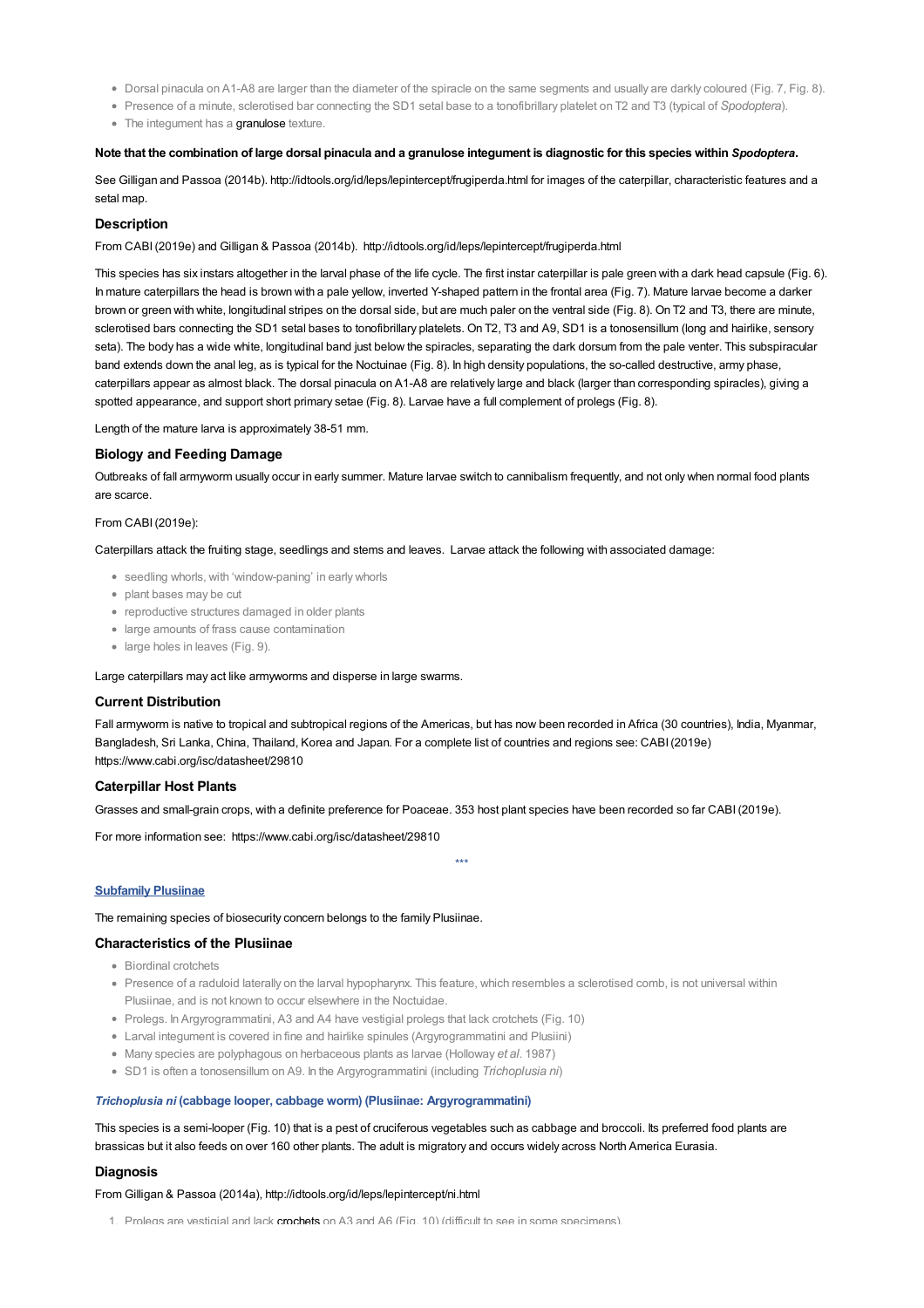- 1. Prolegs are vestigial and lack crochets on A3 and A6 (Fig. 10) (difficult to see in some specimens).
- 2. T2 dorsal pinacula are equally spaced.
- 3. Integument with minute granules (not spinules).
- 4. Mandible. Second and third ridge of the **[mandible](file:///C:/Users/mathewt/AppData/Local/Temp/glossary.pdf#Caterpillar%20Key_mandible)** extending to the scissorial teeth.

See Gilligan & Passoa (2014a) http://idtools.org/id/leps/lepintercept/ni.html for images of the caterpillar, characteristic features and a setal map.

#### **Description**

The mature, semi-looper larvae are green with a white lateral stripe. The head capsule is a shiny green. Hairs are short giving a smooth appearance. A raduloid is present on the hypopharynx as is typical for the Plusiinae, and has ten ridges (see Gilligan & Passoa 2104a, for an image). Typical of this tribe, the prolegs on A3 and A4 are vestigial, whereas the A5 prolegs are similar in size to that of A6. SD1 is a tonosensillum (long and hairlike) on A9. The length of the mature larvae is approximately 30-40 mm.

#### **Biology and Feeding Damage**

Caterpillars tend to attack the vegetative growing stage of the plant. In brassicas, they appear to prefer plants just beginning to head. Larvae develop through four to seven instars within 9-14 days.

#### **Current Distribution**

- North and South America
- Eurasia

For a complete list of countries, see: https://www.cabi.org/isc/datasheet/54832 (CABI 2019d).

#### **Caterpillar Host Plants**

- Mainly Brassicaceae and other crucifers
- Polyphagous and also attacks at least 160 other plants.



**Fig. 4**. Mature caterpillar of turnip moth, *Agrotis segetum*, (LaGomera, Spain, December 2011). Note ['upside-down](file:///C:/Users/mathewt/Documents/Support/Di%20Moyle/2020-11-30/key/caterpillar_key/Media/Images/entities/noctuidae/species_of_biosecurity_concern/noct_fig_4_fsf.jpg) Y-shape' on the black head capsule, typical of many hadenine noctuines. ©Wolfgang Wagner 2005-2019.

[http://www.pyrgus.de/Agrotis\\_segetum\\_en.html](http://www.pyrgus.de/Agrotis_segetum_en.html)



**Fig. 5**. Mature caterpillars of pink stalk borer (*Sesamia grisescens*) boring in a sugarcane stem (BSESReport, N. Sallam2010)



*Spodoptera frugiperda*. Photograph by Lyle J. Buss, University of Florida, fromCapinera, J. L. (1999).



**Fig. 7**. Head capsule of fall armyworm, *Spodoptera frugiperda*, showing the diagnostic light-coloured inverted 'Y' on front of head. Photograph by Lyle J. Buss, University of Florida. FromCapinera (1999).



**Fig. 8**. Mature caterpillar fall armyworm, *Spodoptera frugiperda* of Frank Peairs, Colorado State University, Bugwood.org. Licensed under a Creative Commons Attribution 3.0 License.



**Fig. 9**. Corn leaf damage caused by the fall armyworm, *Spodoptera frugiperda*. Photograph by Paul Choate, University of Florida, from Capinera, J. L. (1999).



**Fig. 10**. Mature, semi-looper caterpillar of *Trichoplusia ni* (cabbage looper) (Noctuidae: Plusiinae). Note the vestigial prolegs on A3 and A4 and, also, as typical for semi-loopers, that the A5 prolegs are similar in size to that of the A6. Photo by AltonN. Sparks, Jr., University of Georgia, United States. Creative CommonsAttribution 3.0 Unported

# **References**

Capinera, J. L. (1999) Featured Creatures. Fall armyworm. University of Florida. Latest revision: May 2017. http://entnemdept.ufl.edu/creatures/field/fall\_armyworm.htm Accessed September 2019.

Centre for Agriculture and Bioscience International (CABI) (2019a). Invasive Species Compendium. *Agrotis segetum* (turnip moth). https://www.cabi.org/isc/datasheet/3797. Accessed August 2019.

Centre for Agriculture and Bioscience International (CABI) (2019b). Invasive Species Compendium. *Sesamia grisescens* (pink sugarcane borer). https://www.cabi.org/isc/datasheet/49750. Accessed August 2019.